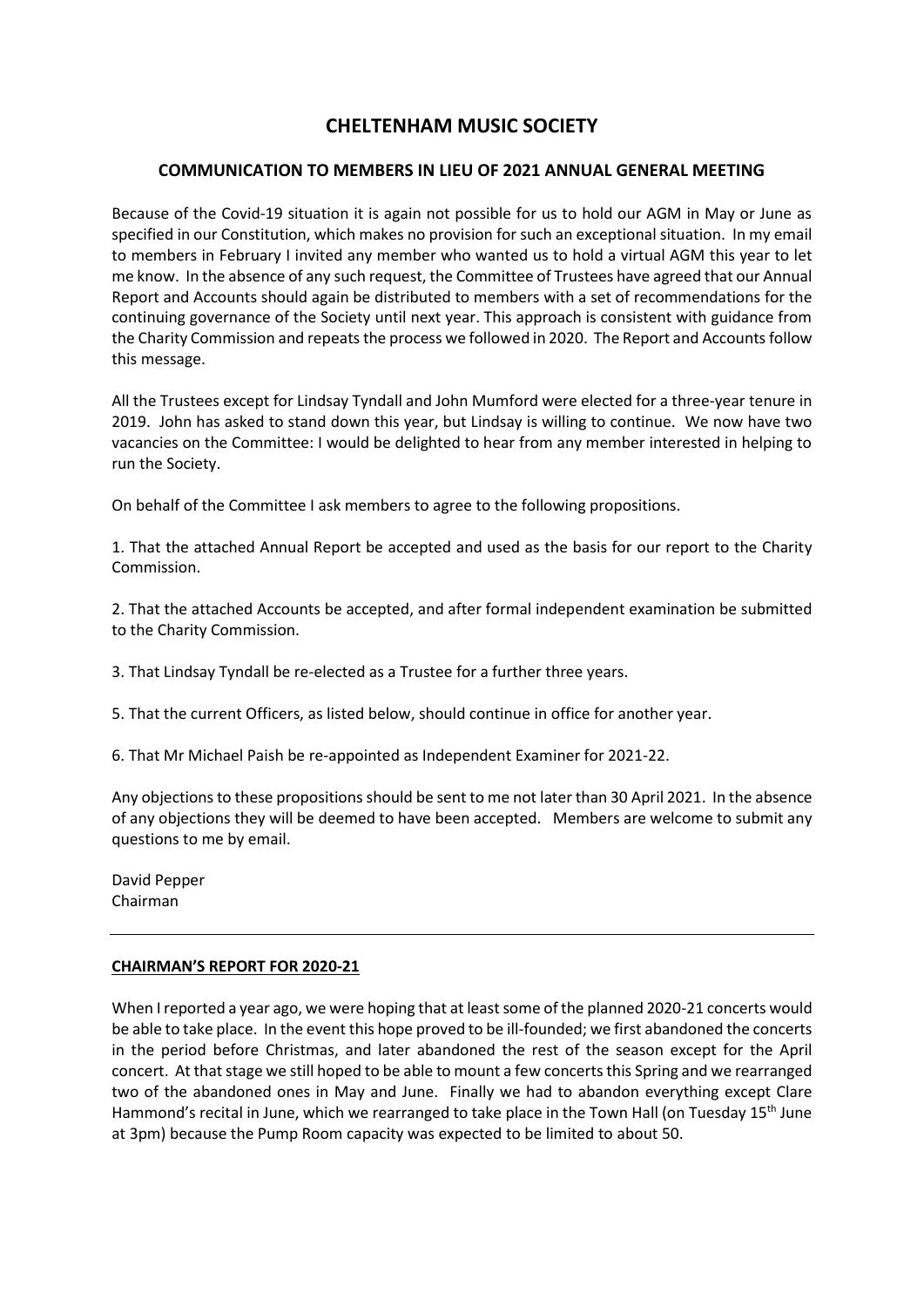Fortunately it proved possible to rebook almost all the other concerts from 2020-21 for the new 2021- 22 season, the one gap being filled by Leon McCawley whose recital was the first victim of the first lockdown. As I write this, we therefore have a full season booked. But we do not yet know under what conditions the Pump Room will be operating. If the social distancing requirements are too severe and the capacity is limited to 50 we will be in great difficulty; even if things are not that bad we may still have to limit the audience size and if it is less than the number of members we will devise a pragmatic way of allocating seats. We do not expect to know the actualsituation until June. Similarly, we will not know until then the feasibility of the planned Contemporary Concerts.

I will formally record here what I told members in my February email. For many years there has been in existence a Trust set up by Gladys Runge, one of the Society's founders, and her sister; its purpose is to provide financial support to the public performance of chamber music in Cheltenham. The Trustees have always been CMS members. We have occasionally received money from the Trust for specific concerts. In view of the steadily diminishing CMS reserves, the Runge Trustees have agreed that its funds should now be used to extend the lifetime of CMS. This very welcome development will give us more years of high-quality music to enjoy.

The challenge for the Trustees this year has been balancing the urge to mount concerts if at all possible against the need to be realistic. I am very grateful to them all for their careful consideration of the issues and their wise advice, which enabled us to make sensible collective decisions. Penny McCracken has had to work hard repeatedly rescheduling concerts in the absence of firm information, and deserves the gratitude of us all. John Mumford is standing down this year; he has put an enormous amount of effort into redesigning our publicity and annual brochures, and into the labourintensive process of building each brochure, and I would like to thank him sincerely for all he has done for the Society.

David Pepper

#### **TREASURER'S REPORT FOR 2020-21**

As you will see there is very little to say about the accounts this year. However I have taken the opportunity to introduce into the Balance Sheet the capital value of the trust fund mentioned in my report last year.

It may be helpful to have some details of the two items of expenditure. Firstly, publicity includes payment for the 20-21 season's brochure which had been printed some months before the first 'lock-down'. Secondly, the administration charge of £432 was our subscription and insurance payment to 'Making Money' for the current calendar year and the calculation was based on our income for the period ended 15th April 2020. The figure for 2022 should be much lower!

Andrew Ellis

## Officers and Committee 2020-21

David Pepper Chairman **Penny McCracken** Secretary Andrew Ellis Treasurer Mike O'Connell Membership Secretary John Beard John Mumford Penny Steer **Lindsay Tyndall** John Wright